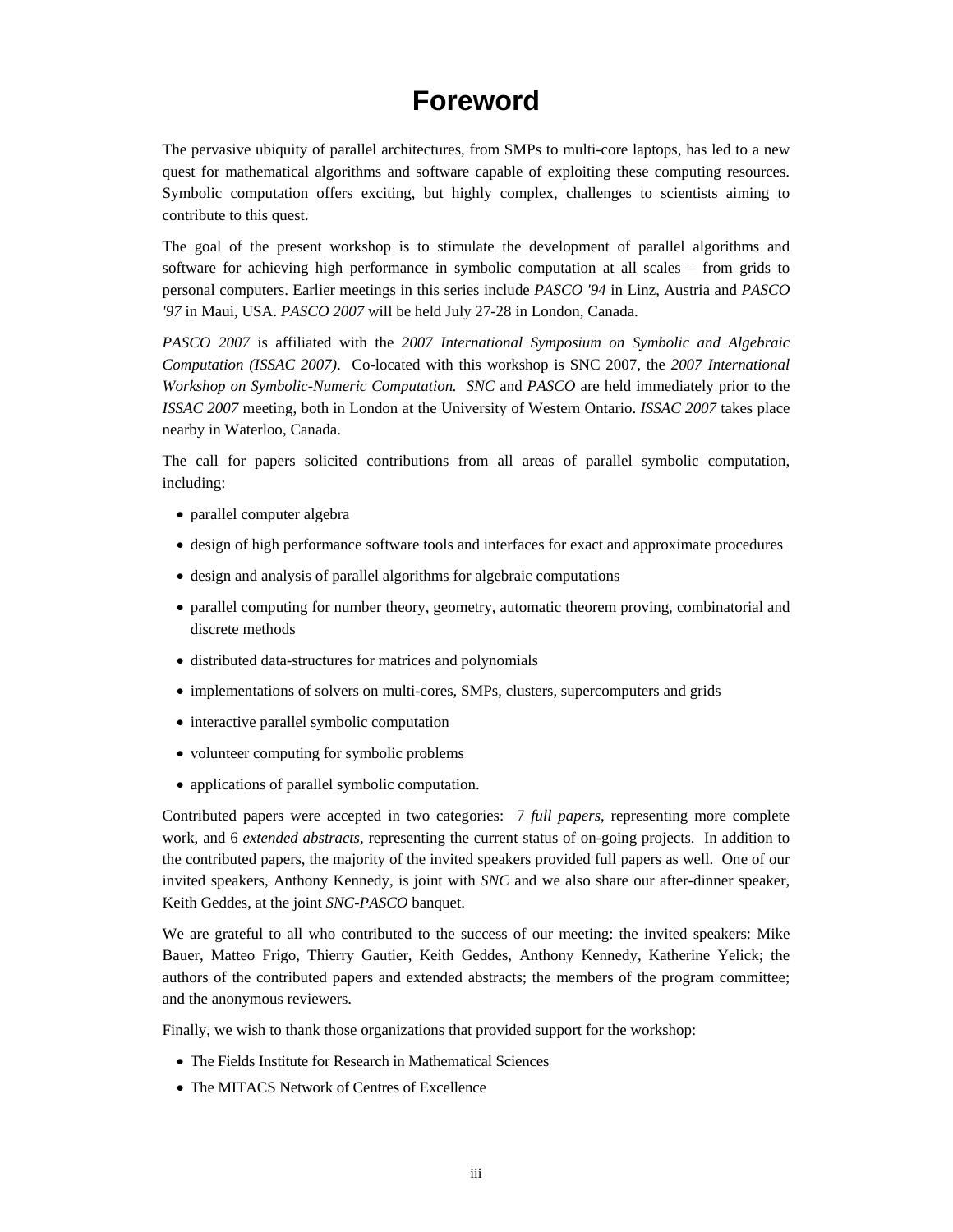- The University of Western Ontario: Research Western, Faculty of Science, Department of Computer Science
- Maplesoft
- The Ontario Research Centre for Computer Algebra
- The Natural Sciences and Engineering Research Council of Canada
- *SHARCNET*

Without this support, the meeting would not have been possible.

## **Marc Moreno Maza**

## **Stephen M. Watt**

*PASCO'07 General and PC Chair University of Western Ontario*

*Proceedings Editor University of Western Ontario*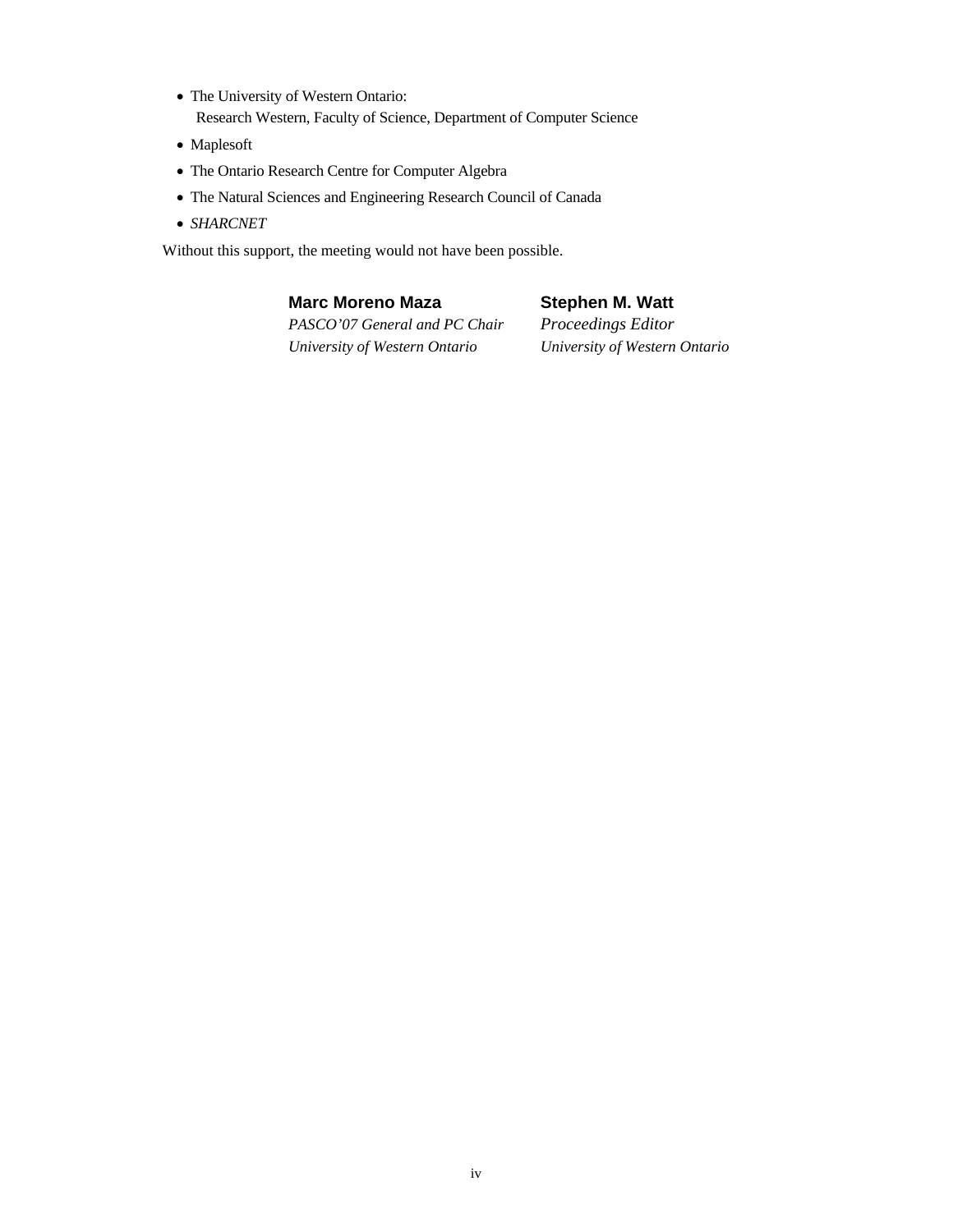## **PASCO 2007 Organization**

|                           | General and PC Chair: Marc Moreno Maza (University of Western Ontario, Canada)                   |
|---------------------------|--------------------------------------------------------------------------------------------------|
|                           | Program Chair: Marc Moreno Maza                                                                  |
|                           | <b>Proceedings Editors:</b> Marc Moreno Maza and Stephen M. Watt (University of Western Ontario) |
|                           | Local Arrangements Chair: Éric Schost (University of Western Ontario, Canada)                    |
| <b>Web Site:</b>          | François Lemaire<br>(Laboratoire d'Informatique Fondamentale de Lille, France)                   |
| <b>Administration:</b>    | Meg Borthwick (University of Western Ontario, Canada)                                            |
| <b>Program Committee:</b> | Gene Cooperman (Northeastern University, USA)                                                    |
|                           | Jean-Guillaume Dumas (Université Joseph Fourier, France)                                         |
|                           | Jean-Charles Faugère (CNRS, France)                                                              |
|                           | Mark Giesbrecht (University of Waterloo, Canada)                                                 |
|                           | Erich Kaltofen (North Carolina State University, USA)                                            |
|                           | Anton Leykin (University of Minnesota, USA)                                                      |
|                           | Marc Moreno Maza (Chair) (University of Western Ontario, Canada)                                 |
|                           | Jean-Louis Roch (Université Joseph Fourier, France)                                              |
|                           | David Saunders (University of Delaware, USA)                                                     |
|                           | William Stein (University of Washington, USA)                                                    |
|                           | Carlo Traverso (Universita di Pisa, Italy)                                                       |
|                           | Gilles Villard (CNRS, France)                                                                    |